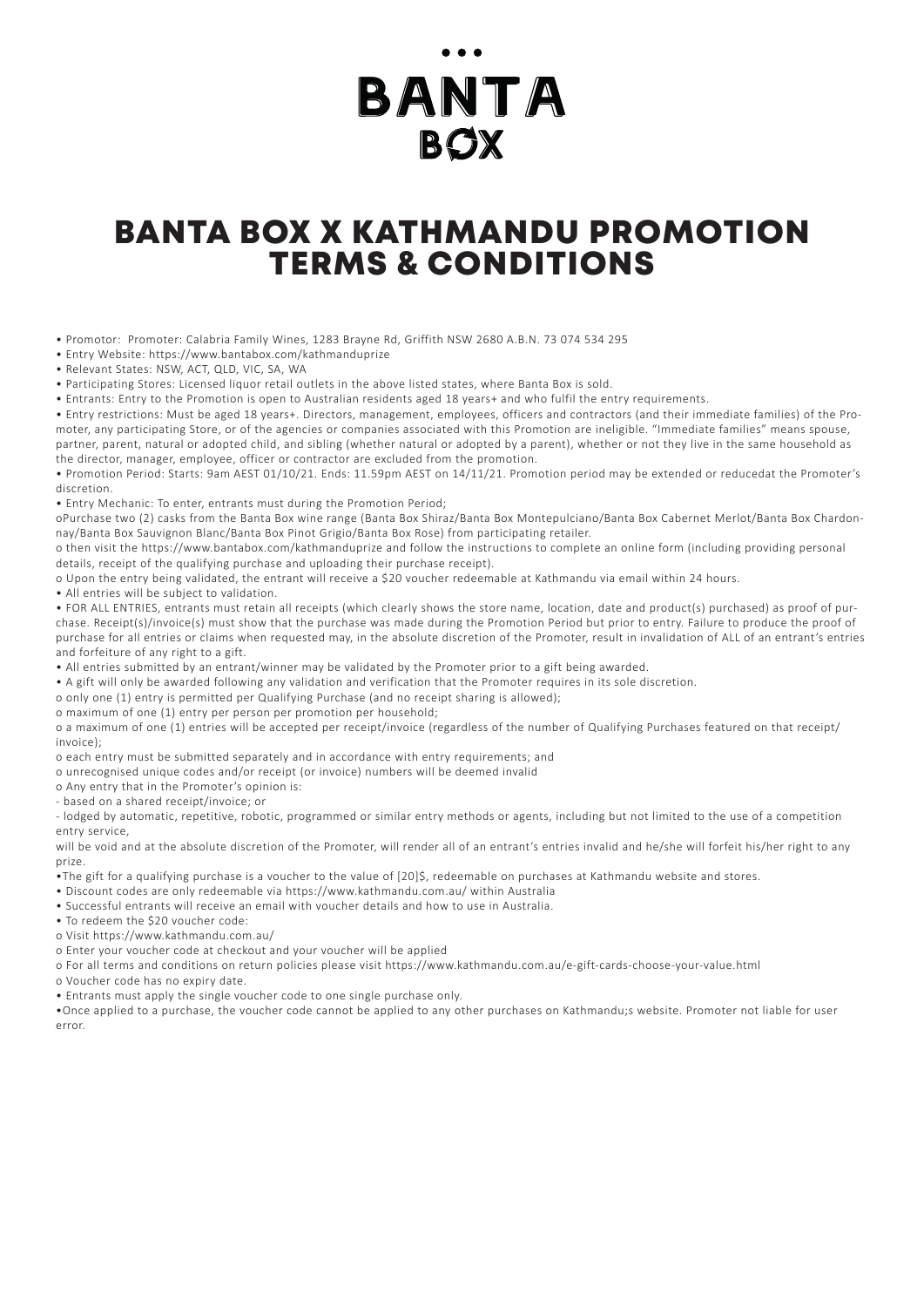## BANTA BOX

### TERMS & CONDITIONS BANTA BOX X KATHMANDU PROMOTION

#### **TERMS OF ENTRY**

• These terms must be read together with the Schedule for this Promotion. The Schedule defines terminology used in these Terms of Entry. Participation in this Promotion constitutes acceptance of these Terms of Entry. Where there is any inconsistency between the Schedule and these terms, the Schedule prevails.

• Entry is open only to Entrants of the Relevant States/Territories who comply with the Entry Restrictions (if any). Directors, officers, management, employees and other staff (and the immediate families of directors, officers, management, employees and other staff) of the Promoter, of any Participating Store or of its related bodies corporate, or of the agencies or companies associated with this Promotion are ineligible to enter.

• The Promotion will be conducted during the Promotion Period.

• To enter the Promotion, entrants must follow the Entry Mechanic during the Promotion Period.

• Entries must be received by the Promoter during the Promotion Period. Entrants may submit up to the Maximum Number of Entries. (1) entry. • The Promoter accepts no responsibility for late, lost, incomplete, incorrectly submitted, delayed, illegible, corrupted or misdirected entries, claims or correspondence whether due to error, omission, alteration, tampering, deletion, theft, destruction, transmission interruption, communications failure or otherwise. The Promoter has no control over communications networks or services, the Internet, or computer or telephone networks or lines and accepts no responsibility for any problems associated with them, whether due to traffic congestion, technical malfunction or otherwise. The Promoter is not liable for any consequences of user error including (without limitation) costs incurred. Any form of automated entry using any device or software is invalid.

•The Promoter's decisions are final and no correspondence will be entered into. The Promoter's decision not to enforce a specific condition does not constitute a waiver of that condition or of the Terms of Entry in general.

•All entries and materials submitted to the Promoter in connection with this Promotion, become the property of the Promoter and each entrant warrants that she/he has the right to transfer these to the Promoter. Each entry must be the entrant's original work. By entering this Promotion entrants:

•(a) consent to the Promoter making copies of or publishing the whole or any part of their entry and otherwise exploiting the entry and any rights in relation to the entry, to publicise this Promotion or for any other purposes; and

• (b) undertake to the Promoter that their entry is not, and its use by the Promoter will not be, in breach of any third party intellectual property rights.

• The Promoter accepts no responsibility for any breach of contract or any infringement or other violation of copyright or any other intellectual property rights or proprietary rights through the acceptance of entries into this Promotion and each entrant takes full responsibility for any such claims made in relation to their entry.

• Incomplete entries and/or entries that, in the Promoter's judgment, contain offensive, defamatory or otherwise objectionable or inappropriate material or that infringe any third party rights will be invalid.

• Entrants may only enter the Promotion in their own name and can only use one (1) name for all entries submitted to the Promotion; there can be only one (1) email address and one (1) residential address used in connection with an entrant's name. Entrants who are deemed by the Promoter to have entered using multiple email/postal addresses, phone numbers, social media accounts or aliases may be disqualified. Entrants cannot enter on behalf of another person at any time.

• The Promoter (or its nominated agent) reserves the right at any time during or after the Promotion Period to request entrants to produce (within the requested timeframe specified by the Promoter) suitable photo identification or other documentation (to the Promoter's satisfaction, at its sole discretion) in order to verify the validity of their entry/ies and to verify an entrant (including their identity, age, residential address, place of employment, eligibility to enter and eligibility to claim a gift). If the documentation required by the Promoter is not received by the Promoter (or its nominated agent) or an entrant has not been verified or validated to the Promoter's satisfaction, then the entrant's entry (and at the Promoter's discretion all of the entrants' entries) will become invalid.

• The Promoter may in its absolute discretion, prohibit an entrant's participation in this Promotion, cancel a gift or otherwise cease to provide any benefit of a gift to an entrant if the entrant, in the opinion of the Promoter, behaves aggressively or offensively, or behaves in a manner which may diminish the good name or reputation of the Promoter or any of its related bodies corporate (or of the business of the Promoter or any of its related bodies corporate), is contrary to law or is otherwise inappropriate.

• At the Promoter's request, successful entrants must participate in, and where relevant must procure that their companion/s participate in, all promotional activity (such as publicity and photography) surrounding this Promotion or the receiving of any gift, free of charge, and they consent to the Promoter and its related bodies corporate using their name and image in promotional material. Without limitation, entrants consent to being broadcast, filmed, photographed or otherwise recorded without compensation while participating in this Promotion, or in taking or using any gift, and they consent to the Promoter repeating any such image, broadcast, film or other recording at any time.

• If an entrant is unable to or refuses or fails to take part in any element of this Promotion, or an entry is deemed not to comply with these terms, the Promoter reserves the right to discard that entrant's entry and proceed as if that entrant had not entered the Promotion.

• Successful entrants will be notified as stated in the Notification section of the Schedule.

• If any prize is not claimed in accordance with these terms of entry, the relevant entrant's entry will be deemed invalid.

• Prize and participation in this Promotion are subject to any conditions imposed by the supplier or organiser of the gift, as applicable.

• The Promoter and its associated agencies and companies will not be liable for any loss (including, without limitation, indirect, special or consequential loss or loss of profits), expense, damage, personal injury or death which is suffered or sustained (whether or not arising from any person's negligence) by any person in connection with this Promotion or accepting or using any gift, except for any liability which cannot be excluded by law (in which case that liability is limited to the minimum allowable by law).

• Without limiting the previous paragraph, the Promoter and its associated agencies and companies will not be liable for any damage to or delay in transit of prize.

• The Promoter reserves the right, in its sole discretion, to disqualify any individual who the Promoter has reason to believe has a) failed to provide adequate identification to the satisfaction of the Promoter, b) who tampered with or benefits from any tampering with the entry process or with the operation of the Promotion or acts in violation of these Terms of Entry, c) acted in a disruptive manner or acts with the intent to annoy, abuse, threaten or harass any other person, or d) engaged in any unlawful, fraudulent, deceptive or other improper misconduct intended to jeopardise the fairness and proper conduct of the Promotion and/or damage the goodwill or reputation of the Promoter or any of its related bodies corporate or the agencies or companies associated with this Promotion. Failure by the Promoter to enforce any of its rights at any state does not constitute waiver of those rights. The Promoter reserves its legal rights to recover damages or other compensation from such an offender.